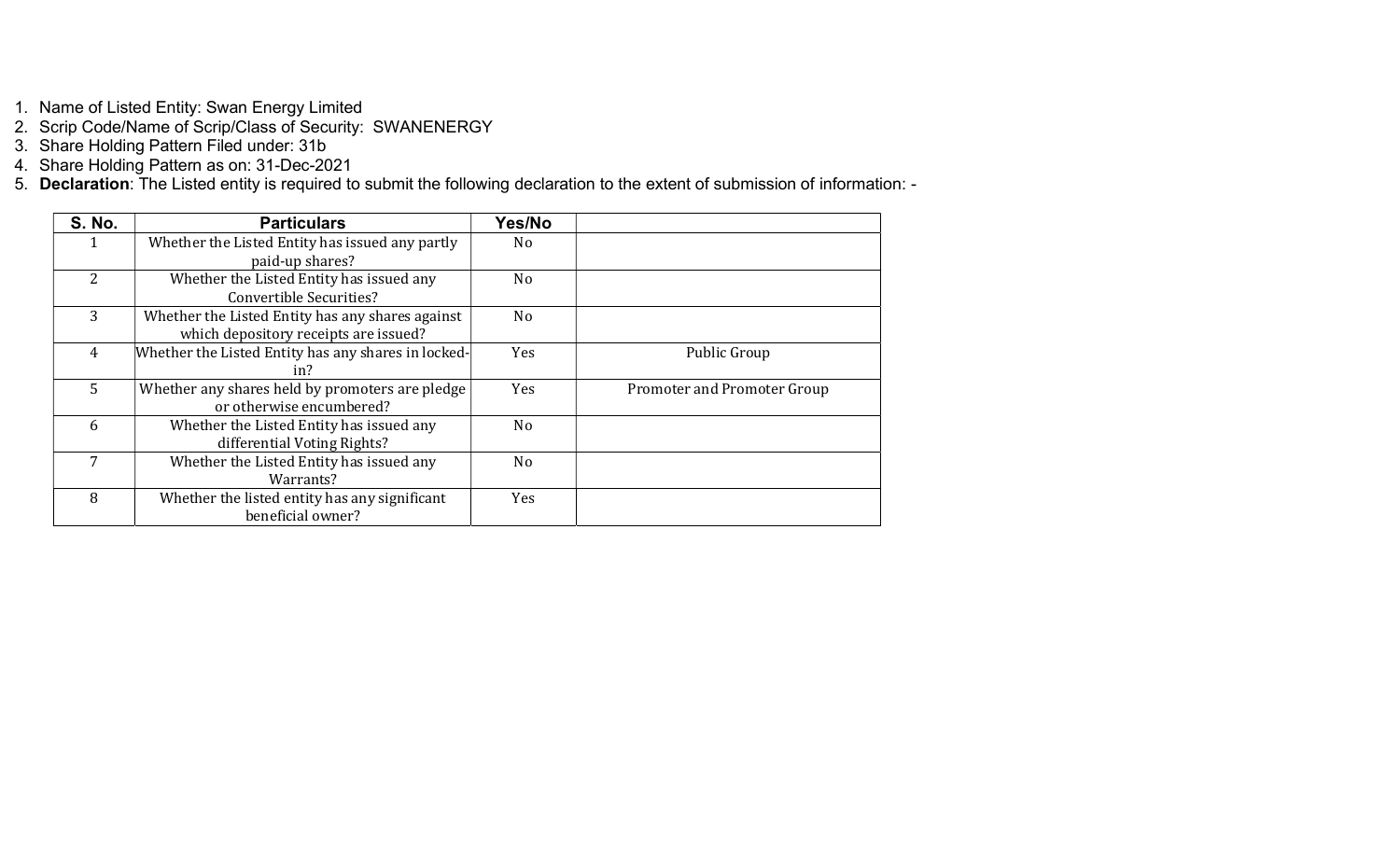## Table I - Summary Statement holding of specified securities

| Catego<br>ry(1) | Category of<br>shareholder<br>(II)             | Nos. of<br>shareh<br>olders<br>(III) | No. of fully paid-<br>up equity<br>shares<br>held<br>(IV) | No.<br>of<br>Partly<br>paid-<br>up<br>equity<br>shares | No.<br>of<br>shar<br>es<br>unde<br>rlying<br><b>Deposi</b> | Total nos.<br>shares<br>held<br>$(VII) =$<br>$(IV)+(V)+$<br>(VI) | <b>Sharehol</b><br>ding as<br>a % of<br>total no.<br>of shares<br>(Calculate<br>das |                                           |                                             | Number of Voting Rights held in each class of<br>securities<br>(IX) |                                    | No. of<br><b>Shares</b><br><b>Underlying</b><br><b>Outstanding</b><br>convertible<br>securities<br>(Including | Shareholding,<br>as a %<br>assuming full<br>conversion<br>of convertible<br>securities (as a<br>percentage of |                | <b>Number of Locked</b><br>in shares<br><u>(XII)</u> | <b>Number of Shares pledged</b><br>or otherwise encumbered | (XIII)                                   | <b>Number of equity</b><br>shares held in<br><b>Dematerialized form</b><br>(XIV) |
|-----------------|------------------------------------------------|--------------------------------------|-----------------------------------------------------------|--------------------------------------------------------|------------------------------------------------------------|------------------------------------------------------------------|-------------------------------------------------------------------------------------|-------------------------------------------|---------------------------------------------|---------------------------------------------------------------------|------------------------------------|---------------------------------------------------------------------------------------------------------------|---------------------------------------------------------------------------------------------------------------|----------------|------------------------------------------------------|------------------------------------------------------------|------------------------------------------|----------------------------------------------------------------------------------|
|                 |                                                |                                      |                                                           | held<br>$\mathcal{U}$                                  | tory<br>Recei<br>pts<br>(VI)                               |                                                                  | per<br>SCRR,<br>1957)<br>(VIII)<br>As a %<br>of<br>$(A+B+C$<br>2)                   | <b>No of Voting Rights</b><br>Class eg: X | <b>CI</b><br>as<br>$\mathbf{s}$<br>eg<br>:y | Tot al                                                              | Total as<br>a<br>% of<br>$(A+B+C)$ | <b>Warrants)</b><br>(X)                                                                                       | diluted share<br>capital)<br>$(XI) = (VII) + (X)$<br>As a % of<br>$(A+B+C2)$                                  | No.<br>(a)     | As a<br>% of total<br>Shar es<br>held (b)            | No. (a)                                                    | As a<br>% of total<br>Share sheld<br>(b) |                                                                                  |
|                 |                                                |                                      |                                                           |                                                        |                                                            |                                                                  |                                                                                     |                                           |                                             |                                                                     |                                    |                                                                                                               |                                                                                                               |                |                                                      |                                                            |                                          |                                                                                  |
| A               | Promoter &<br>Promoter<br>Group                | 13                                   | 158500000                                                 | $\overline{0}$                                         | $\overline{0}$                                             | 158500000                                                        | 64.89                                                                               | 158500000                                 | $\overline{0}$                              | 158500000                                                           | 64.89                              | $\overline{0}$                                                                                                | 64.89                                                                                                         | $\overline{0}$ | $\overline{0}$                                       | 25695000                                                   | 16.21                                    | 158500000                                                                        |
| B               | Public                                         | 11489                                | 85757000                                                  | $\overline{0}$                                         | $\overline{0}$                                             | 85757000                                                         | 35.11                                                                               | 85757000                                  | $\overline{0}$                              | 85757000                                                            | 35.11                              | $\overline{0}$                                                                                                | 35.11                                                                                                         | 29000          | 0.03                                                 |                                                            |                                          | 84841000                                                                         |
| $\mathcal{C}$   | Non-<br>Promoter-<br>Non-Public                | $\theta$                             | $\theta$                                                  | $\theta$                                               | $\overline{0}$                                             | $\overline{0}$                                                   |                                                                                     | $\theta$                                  | $\overline{0}$                              | $\overline{0}$                                                      | $\boldsymbol{0}$                   | $\overline{0}$                                                                                                |                                                                                                               | $\Omega$       | $\mathbf{0}$                                         |                                                            |                                          | $\theta$                                                                         |
| C <sub>1</sub>  | Shares<br>underlying<br><b>DRs</b>             | $\overline{0}$                       | $\theta$                                                  | $\theta$                                               | $\overline{0}$                                             | $\theta$                                                         |                                                                                     | $\theta$                                  | $\overline{0}$                              | $\theta$                                                            | $\overline{0}$                     | $\theta$                                                                                                      |                                                                                                               | $\theta$       | $\theta$                                             |                                                            |                                          | $\theta$                                                                         |
| C <sub>2</sub>  | Shares held<br>by<br>Employee<br><b>Trusts</b> | $\overline{0}$                       | $\theta$                                                  | $\overline{0}$                                         | $\overline{0}$                                             | $\theta$                                                         | $\overline{0}$                                                                      | $\theta$                                  | $\boldsymbol{0}$                            | $\mathbf{0}$                                                        | $\mathbf{0}$                       | $\overline{0}$                                                                                                | $\mathbf{0}$                                                                                                  | $\theta$       | $\mathbf{0}$                                         |                                                            |                                          | $\overline{0}$                                                                   |
|                 | Total                                          | 11502                                | 244257000                                                 | $\overline{0}$                                         | $\overline{0}$                                             | 244257000                                                        | 100                                                                                 | 244257000                                 |                                             | 0 244257000                                                         | 100                                | $\overline{0}$                                                                                                | 100                                                                                                           | 29000          | 0.01                                                 | 25695000                                                   | 10.52                                    | 243341000                                                                        |

.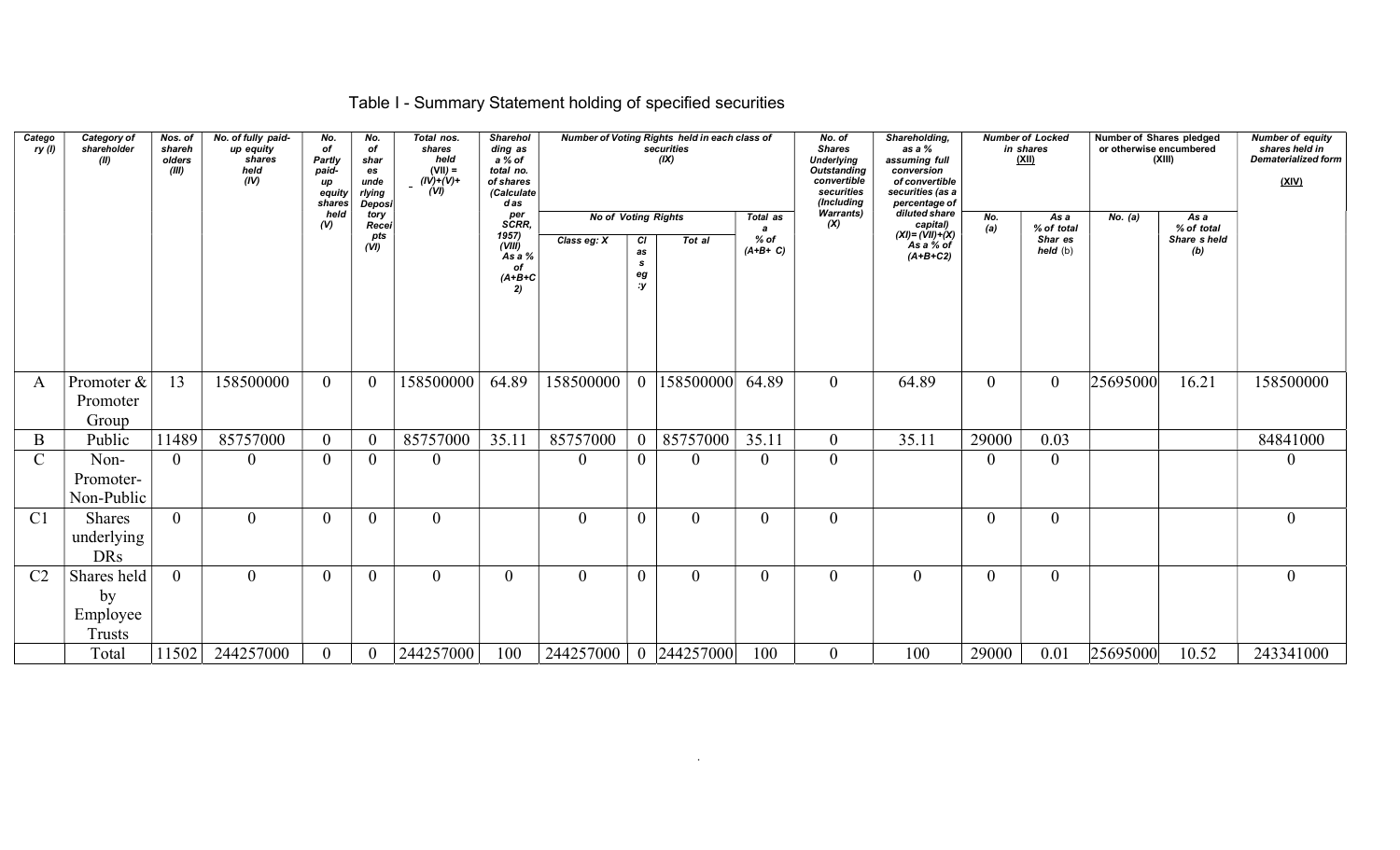## Table II - Statement showing shareholding pattern of the Promoter and Promoter Group

|              | <b>Category &amp; Name</b><br>of the<br><b>Shareholders</b> | PAN<br>(II)               | No. of<br>sharehold<br>er<br>(III) | No. of<br>fully<br>paid<br>иp<br>equity<br>share | <b>Partly</b><br>paid-up<br>equity<br>shares<br>held<br>(V) | Nos. of<br>shares<br>underlying<br><b>Depository</b><br><b>Receipts</b><br>(VI) | <b>Total</b><br>nos.<br>shares<br>held<br>$(VII =$<br>$IV+V+VI$ | Shareholdin<br>g %<br>calculate<br>d as per<br>SCRR,<br>1957 |                           |                   | <b>Number of Voting Rights held in</b><br>each class of securities<br>(IX) |                                                  | No. of<br><b>Shares</b><br><b>Underlying</b><br><b>Outstanding</b><br>convertible<br>securities | <b>Shareholding</b><br>g, as a %<br>assuming<br>full<br>conversion<br>of            |                | Number of<br>Locked in<br>shares<br>(XII) | (XIII)                    | <b>Number of</b><br><b>Shares</b><br>pledged or<br>otherwise<br>encumbered | <b>Number of</b><br>equity<br>shares held<br>in<br>dematerializ<br>e |
|--------------|-------------------------------------------------------------|---------------------------|------------------------------------|--------------------------------------------------|-------------------------------------------------------------|---------------------------------------------------------------------------------|-----------------------------------------------------------------|--------------------------------------------------------------|---------------------------|-------------------|----------------------------------------------------------------------------|--------------------------------------------------|-------------------------------------------------------------------------------------------------|-------------------------------------------------------------------------------------|----------------|-------------------------------------------|---------------------------|----------------------------------------------------------------------------|----------------------------------------------------------------------|
|              |                                                             |                           |                                    | s held<br>(IV)                                   |                                                             |                                                                                 |                                                                 | As a % of<br>$(A+B+C2)$<br>(VIII)                            |                           |                   | <b>No of Voting Rights</b>                                                 | Total as a % of<br><b>Total Voting</b><br>rights | (Including<br><b>Warrants)</b><br>(X)                                                           | convertible<br>securities (<br>as a<br>percentage                                   | No.<br>(a)     | As a<br>% of<br>total                     | <b>No.</b> (a)            | As a<br>$%$ of<br>total                                                    | ed form<br>(XIV)                                                     |
|              |                                                             |                           |                                    |                                                  |                                                             |                                                                                 |                                                                 |                                                              | Class X                   | <b>Class</b><br>Y | <b>Total</b>                                                               |                                                  |                                                                                                 | of diluted<br>share<br>capital)<br>$(XI) =$<br>(VII)+(X) as a<br>$%$ of<br>$A+B+C2$ |                | Shar es<br>held (b)                       |                           | share s<br>held (b)                                                        |                                                                      |
|              | Indian                                                      |                           | $\mathbf{0}$                       | $\overline{0}$                                   | $\overline{0}$                                              | $\theta$                                                                        | $\overline{0}$                                                  | $\theta$                                                     | $\overline{0}$            | $\overline{0}$    | $\overline{0}$                                                             | $\mathbf{0}$                                     | $\overline{0}$                                                                                  | $\overline{0}$                                                                      | $\overline{0}$ | $\overline{0}$                            | $\overline{0}$            | $\overline{0}$                                                             | $\overline{0}$                                                       |
| a            | Individuals/Hindu<br>undivided Family                       |                           | $\overline{3}$                     | 86500                                            | $\mathbf{0}$                                                | $\overline{0}$                                                                  | 86500                                                           | 0.04                                                         | 86500                     | $\overline{0}$    | 86500                                                                      | 0.04                                             | $\boldsymbol{0}$                                                                                | 0.04                                                                                | $\overline{0}$ | $\theta$                                  | $\overline{0}$            | $\overline{0}$                                                             | 86500                                                                |
|              | <b>VINITA NIKHIL</b><br><b>MERCHANT</b>                     | APZPM3319J                |                                    | 41500                                            | $\mathbf{0}$                                                | $\overline{0}$                                                                  | 41500                                                           | 0.02                                                         | 41500                     | $\overline{0}$    | 41500                                                                      | 0.02                                             | $\mathbf{0}$                                                                                    | 0.02                                                                                | $\overline{0}$ | $\overline{0}$                            | $\overline{0}$            | $\theta$                                                                   | 41500                                                                |
|              | <b>BHAVIK NIKHIL</b><br><b>MERCHANT</b>                     | APYPM9298<br>M            |                                    | 41000                                            | $\overline{0}$                                              | $\overline{0}$                                                                  | 41000                                                           | 0.02                                                         | 41000                     | $\overline{0}$    | 41000                                                                      | 0.02                                             | $\mathbf{0}$                                                                                    | 0.02                                                                                | $\overline{0}$ | $\Omega$                                  | $\overline{0}$            | $\overline{0}$                                                             | 41000                                                                |
|              | <b>NIKHIL</b><br><b>VASANTLAL</b><br><b>MERCHANT</b>        | AAEPM1722<br>D            |                                    | 4000                                             | $\overline{0}$                                              | $\theta$                                                                        | 4000                                                            | $\overline{0}$                                               | 4000                      | $\overline{0}$    | 4000                                                                       | $\overline{0}$                                   | $\boldsymbol{0}$                                                                                | $\mathbf{0}$                                                                        | $\theta$       | $\Omega$                                  | $\overline{0}$            | $\overline{0}$                                                             | 4000                                                                 |
|              | Central Government/<br>State Government(s)                  |                           | $\overline{0}$                     | $\overline{0}$                                   | $\mathbf{0}$                                                | $\theta$                                                                        | $\overline{0}$                                                  | $\overline{0}$                                               | $\overline{0}$            | $\overline{0}$    | $\overline{0}$                                                             | $\mathbf{0}$                                     | $\boldsymbol{0}$                                                                                | $\boldsymbol{0}$                                                                    | $\overline{0}$ | $\theta$                                  | $\overline{0}$            | $\overline{0}$                                                             | $\overline{0}$                                                       |
| $\mathbf{c}$ | <b>Financial Institutions/</b><br><b>Banks</b>              |                           | $\overline{0}$                     | $\overline{0}$                                   | $\theta$                                                    | $\theta$                                                                        | $\overline{0}$                                                  | $\overline{0}$                                               | $\overline{0}$            | $\overline{0}$    | $\overline{0}$                                                             | $\overline{0}$                                   | $\mathbf{0}$                                                                                    | $\mathbf{0}$                                                                        | $\overline{0}$ | $\theta$                                  | $\overline{0}$            | $\overline{0}$                                                             | $\overline{0}$                                                       |
| d            | Any Other (specify)                                         |                           | 10                                 | 1584135<br>00                                    | $\overline{0}$                                              | $\overline{0}$                                                                  | 1584135<br>00                                                   | 64.86                                                        | 1584135<br>$00\,$         | $\overline{0}$    | 15841350<br>$\theta$                                                       | 64.86                                            | $\mathbf{0}$                                                                                    | 64.86                                                                               | $\overline{0}$ | $\Omega$                                  | 2569500<br>$\theta$       | 16.22                                                                      | 15841350<br>$\theta$                                                 |
|              | <b>Bodies Corporate</b>                                     |                           | 10                                 | 1584135<br>00                                    | $\overline{0}$                                              | $\theta$                                                                        | 1584135<br>$00\,$                                               | 64.88                                                        | 1584135<br>00             | $\overline{0}$    | 15841350<br>$\theta$                                                       | 64.88                                            | $\boldsymbol{0}$                                                                                | 64.88                                                                               | $\overline{0}$ | $\theta$                                  | 2569500 55.82<br>$\Omega$ |                                                                            | 15841350                                                             |
|              | <b>DAVE IMPEX</b><br>PRIVATE LIMITED                        | AAACD1314<br>M            |                                    | 4603040<br>$\mathbf{0}$                          | $\theta$                                                    | $\theta$                                                                        | 4603040<br>0                                                    | 18.85                                                        | 4603040                   | $\theta$          | 46030400                                                                   | 18.85                                            | $\overline{0}$                                                                                  | 18.85                                                                               | $\overline{0}$ | $\Omega$                                  | 2569500 55.82<br>$\theta$ |                                                                            | 46030400                                                             |
|              | <b>SWAN REALTORS</b><br>PRIVATE LIMITED                     | AAFCS3263<br>D            |                                    | 4158900<br>$\overline{0}$                        | $\theta$                                                    | $\Omega$                                                                        | 4158900<br>$\overline{0}$                                       | 17.03                                                        | 4158900<br>$\overline{0}$ | $\overline{0}$    | 41589000                                                                   | 17.03                                            | $\overline{0}$                                                                                  | 17.03                                                                               | $\overline{0}$ | $\Omega$                                  | $\overline{0}$            | $\overline{0}$                                                             | 41589000                                                             |
|              | SWAN ENGITECH<br><b>WORKS PRIVATE</b><br><b>LIMITED</b>     | AAACS6331<br>H            |                                    | 3840285<br>8                                     | $\theta$                                                    | $\Omega$                                                                        | 3840285<br>8                                                    | 15.72                                                        | 3840285<br>8              | $\overline{0}$    | 38402858                                                                   | 15.72                                            | $\overline{0}$                                                                                  | 15.72                                                                               | $\overline{0}$ | $\overline{0}$                            | $\overline{0}$            | $\theta$                                                                   | 38402858                                                             |
|              | <b>DAVE LEASING</b><br>AND HOLDINGS                         | AABCD3185<br>$\mathbf{F}$ |                                    | 7440800                                          | $\theta$                                                    | $\theta$                                                                        | 7440800                                                         | 3.05                                                         | 7440800                   | $\Omega$          | 7440800                                                                    | 3.05                                             | $\overline{0}$                                                                                  | 3.05                                                                                | $\overline{0}$ | $\theta$                                  | $\overline{0}$            | $\overline{0}$                                                             | 7440800                                                              |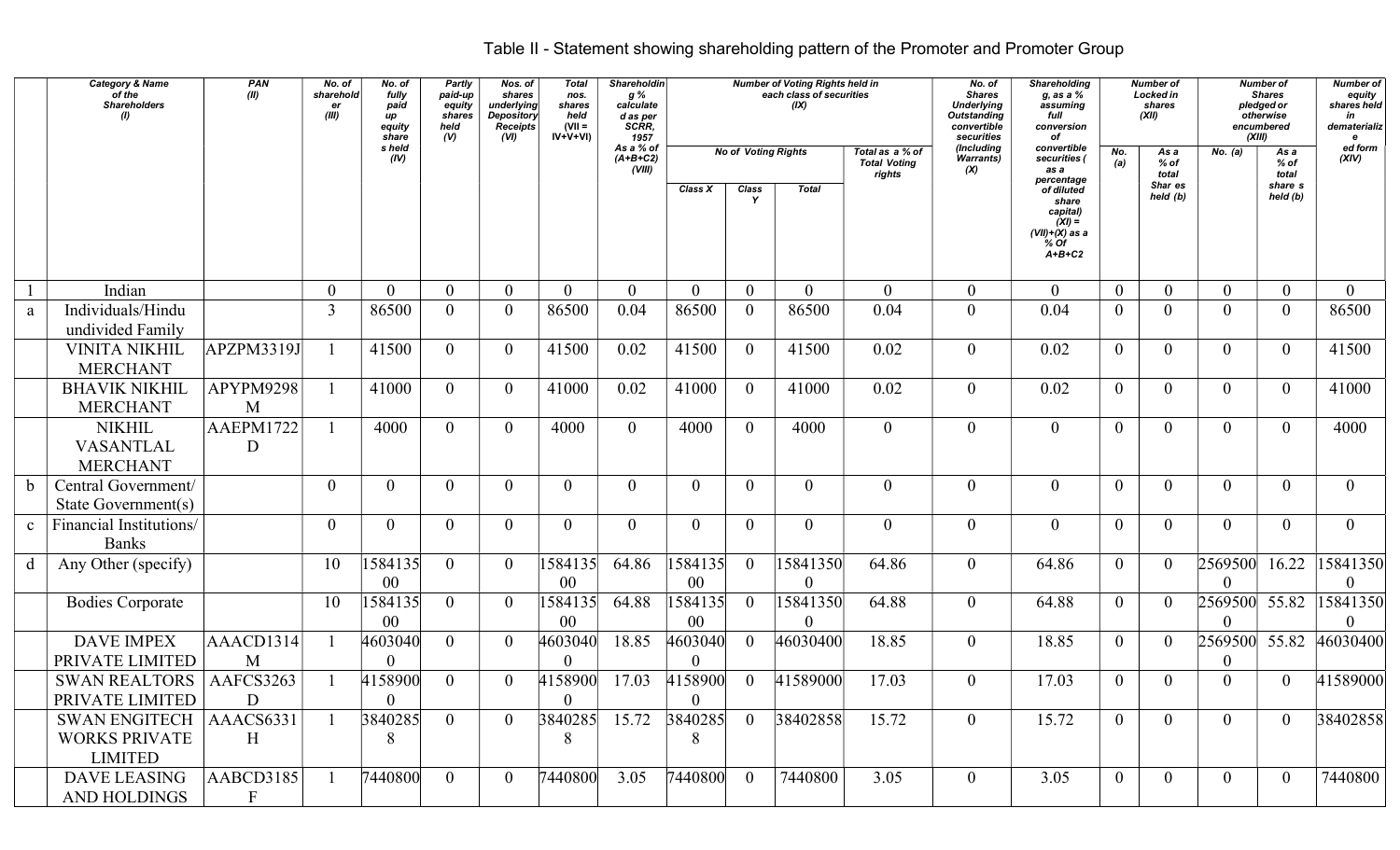|              | PRIVATE LIMITED                       |                           |                |                |                |                |                |                |                |                |                  |                  |                  |                |                |                      |                |                |                |
|--------------|---------------------------------------|---------------------------|----------------|----------------|----------------|----------------|----------------|----------------|----------------|----------------|------------------|------------------|------------------|----------------|----------------|----------------------|----------------|----------------|----------------|
|              | <b>SAHAJANAND</b><br><b>SOAPS AND</b> | AACCS7368<br>$\mathbf{A}$ |                | 6610000        | $\Omega$       | $\Omega$       | 6610000        | 2.71           | 6610000        | $\theta$       | 6610000          | 2.71             | $\overline{0}$   | 2.71           | $\theta$       | $\Omega$             | $\theta$       | $\theta$       | 6610000        |
|              | <b>CHEMICALS PVT</b>                  |                           |                |                |                |                |                |                |                |                |                  |                  |                  |                |                |                      |                |                |                |
|              | <b>LTD</b>                            |                           |                |                |                |                |                |                |                |                |                  |                  |                  |                |                |                      |                |                |                |
|              | <b>DHANKALASH</b>                     | AADCD1886                 |                | 4000000        | $\theta$       | $\overline{0}$ | 4000000        | 1.64           | 4000000        | $\overline{0}$ | 4000000          | 1.64             | $\overline{0}$   | 1.64           | $\overline{0}$ | $\Omega$             | $\overline{0}$ | $\theta$       | 4000000        |
|              | <b>TRADECOMM</b>                      | $\mathbf{F}$              |                |                |                |                |                |                |                |                |                  |                  |                  |                |                |                      |                |                |                |
|              | PRIVATE LIMITED                       |                           |                |                |                |                |                |                |                |                |                  |                  |                  |                |                |                      |                |                |                |
|              | <b>FORCEFUL</b>                       | AABCF3799                 |                | 4000000        | $\Omega$       | $\Omega$       | 4000000        | 1.64           | 4000000        | $\theta$       | 4000000          | 1.64             | $\overline{0}$   | 1.64           | $\theta$       | $\Omega$             | $\overline{0}$ | $\theta$       | 4000000        |
|              | <b>VINCOM PRIVATE</b>                 | H                         |                |                |                |                |                |                |                |                |                  |                  |                  |                |                |                      |                |                |                |
|              | <b>LIMITED</b>                        |                           |                |                |                |                |                |                |                |                |                  |                  |                  |                |                |                      |                |                |                |
|              | <b>BANSHIDHAR</b>                     | AADCB8055                 |                | 4000000        | $\theta$       | $\overline{0}$ | 4000000        | 1.64           | 4000000        | $\overline{0}$ | 4000000          | 1.64             | $\overline{0}$   | 1.64           | $\theta$       | $\theta$             | $\overline{0}$ | $\theta$       | 4000000        |
|              | <b>TRADERS PRIVATE</b>                | E                         |                |                |                |                |                |                |                |                |                  |                  |                  |                |                |                      |                |                |                |
|              | <b>LIMITED</b>                        |                           |                |                |                |                |                |                |                |                |                  |                  |                  |                |                |                      |                |                |                |
|              | <b>INDERLOK</b>                       | AACCI1061N                |                | 4000000        | $\theta$       | $\Omega$       | 4000000        | 1.64           | 4000000        | $\theta$       | 4000000          | 1.64             | $\overline{0}$   | 1.64           | $\theta$       | $\Omega$             | $\overline{0}$ | $\theta$       | 4000000        |
|              | <b>DEALCOMM</b>                       |                           |                |                |                |                |                |                |                |                |                  |                  |                  |                |                |                      |                |                |                |
|              | PRIVATE LIMITED                       |                           |                |                |                |                |                |                |                |                |                  |                  |                  |                |                |                      |                |                |                |
|              | <b>SWAN</b>                           | AAECS4774                 |                | 2340442        | $\mathbf{0}$   | $\Omega$       | 2340442        | 0.96           | 2340442        | $\overline{0}$ | 2340442          | 0.96             | $\overline{0}$   | 0.96           | $\overline{0}$ | $\Omega$             | $\overline{0}$ | $\mathbf{0}$   | 2340442        |
|              | <b>INTERNATIONAL</b>                  | $\overline{Q}$            |                |                |                |                |                |                |                |                |                  |                  |                  |                |                |                      |                |                |                |
|              | <b>LIMITED</b>                        |                           |                |                |                |                |                |                |                |                |                  |                  |                  |                |                |                      |                |                |                |
|              | Sub-Total $(A)(1)$                    |                           | 13             | 1585000        | $\theta$       | $\overline{0}$ | 1585000        | 64.89          | 1585000        | $\theta$       | 15850000         | 64.89            | $\overline{0}$   | 64.89          | $\theta$       | $\theta$             | 2569500        | 16.21          | 15850000       |
|              |                                       |                           |                | 00             |                |                | 00             |                | 00             |                | $\overline{0}$   |                  |                  |                |                |                      | $\mathbf{0}$   |                | $\Omega$       |
| 2            | Foreign                               |                           | $\overline{0}$ | $\overline{0}$ | $\mathbf{0}$   | $\overline{0}$ | $\overline{0}$ | $\overline{0}$ | $\overline{0}$ | $\overline{0}$ | $\overline{0}$   | $\mathbf{0}$     | $\overline{0}$   | $\overline{0}$ | $\overline{0}$ | $\theta$             | $\mathbf{0}$   | $\theta$       | $\theta$       |
| a            | Individuals (Non-                     |                           | $\theta$       | $\theta$       | $\theta$       | $\Omega$       | $\overline{0}$ | $\Omega$       | $\theta$       | $\overline{0}$ | $\Omega$         | $\theta$         | $\overline{0}$   | $\theta$       | $\theta$       | $\Omega$             | $\overline{0}$ | $\Omega$       | $\theta$       |
|              | Resident Individuals/                 |                           |                |                |                |                |                |                |                |                |                  |                  |                  |                |                |                      |                |                |                |
|              | Foreign Individuals)                  |                           |                |                |                |                |                |                |                |                |                  |                  |                  |                |                |                      |                |                |                |
| $\mathbf b$  | Government                            |                           | $\overline{0}$ | $\overline{0}$ | $\overline{0}$ | $\overline{0}$ | $\overline{0}$ | $\overline{0}$ | $\overline{0}$ | $\overline{0}$ | $\overline{0}$   | $\mathbf{0}$     | $\overline{0}$   | $\mathbf{0}$   | $\overline{0}$ | $\Omega$             | $\overline{0}$ | $\overline{0}$ | $\overline{0}$ |
| $\mathbf{c}$ | Institutions                          |                           | $\overline{0}$ | $\overline{0}$ | $\overline{0}$ | $\Omega$       | $\overline{0}$ | $\overline{0}$ | $\overline{0}$ | $\overline{0}$ | $\overline{0}$   | $\boldsymbol{0}$ | $\boldsymbol{0}$ | $\mathbf{0}$   | $\mathbf{0}$   | $\Omega$             | $\mathbf{0}$   | $\theta$       | $\theta$       |
| d            | Foreign Portfolio                     |                           | $\overline{0}$ | $\overline{0}$ | $\theta$       | $\Omega$       | $\overline{0}$ | $\theta$       | $\overline{0}$ | $\overline{0}$ | $\theta$         | $\overline{0}$   | $\overline{0}$   | $\mathbf{0}$   | $\theta$       | $\Omega$             | $\overline{0}$ | $\theta$       | $\theta$       |
|              | Investor                              |                           |                |                |                |                |                |                |                |                |                  |                  |                  |                |                |                      |                |                |                |
| e            | Any Other (specify)                   |                           | $\overline{0}$ | $\overline{0}$ | $\theta$       | $\overline{0}$ | $\overline{0}$ | $\mathbf{0}$   | $\overline{0}$ | $\overline{0}$ | $\overline{0}$   | $\mathbf{0}$     | $\overline{0}$   | $\overline{0}$ | $\overline{0}$ | $\theta$<br>$\Omega$ | $\overline{0}$ | $\theta$       | $\overline{0}$ |
|              | Sub-Total $(A)(2)$                    |                           | $\theta$       | $\Omega$       | $\theta$       | $\overline{0}$ | $\theta$       | $\theta$       | $\overline{0}$ | $\overline{0}$ | $\Omega$         | $\theta$         | $\boldsymbol{0}$ | $\overline{0}$ | $\overline{0}$ |                      | $\theta$       | $\theta$       | $\overline{0}$ |
|              | Total Shareholding of                 |                           | 13             | 585000         | $\Omega$       | $\Omega$       | 1585000        | 64.89          | 1585000        | $\overline{0}$ | 15850000         | 64.89            | $\overline{0}$   | 64.89          | $\overline{0}$ | $\Omega$             | 2569500        | 16.21          | 15850000       |
|              | Promoter and                          |                           |                | 00             |                |                | $00\,$         |                | $00\,$         |                | $\boldsymbol{0}$ |                  |                  |                |                |                      | $\mathbf{0}$   |                | $\Omega$       |
|              | Promoter Group $(A)$ =                |                           |                |                |                |                |                |                |                |                |                  |                  |                  |                |                |                      |                |                |                |
|              | $(A)(1)+(A)(2)$                       |                           |                |                |                |                |                |                |                |                |                  |                  |                  |                |                |                      |                |                |                |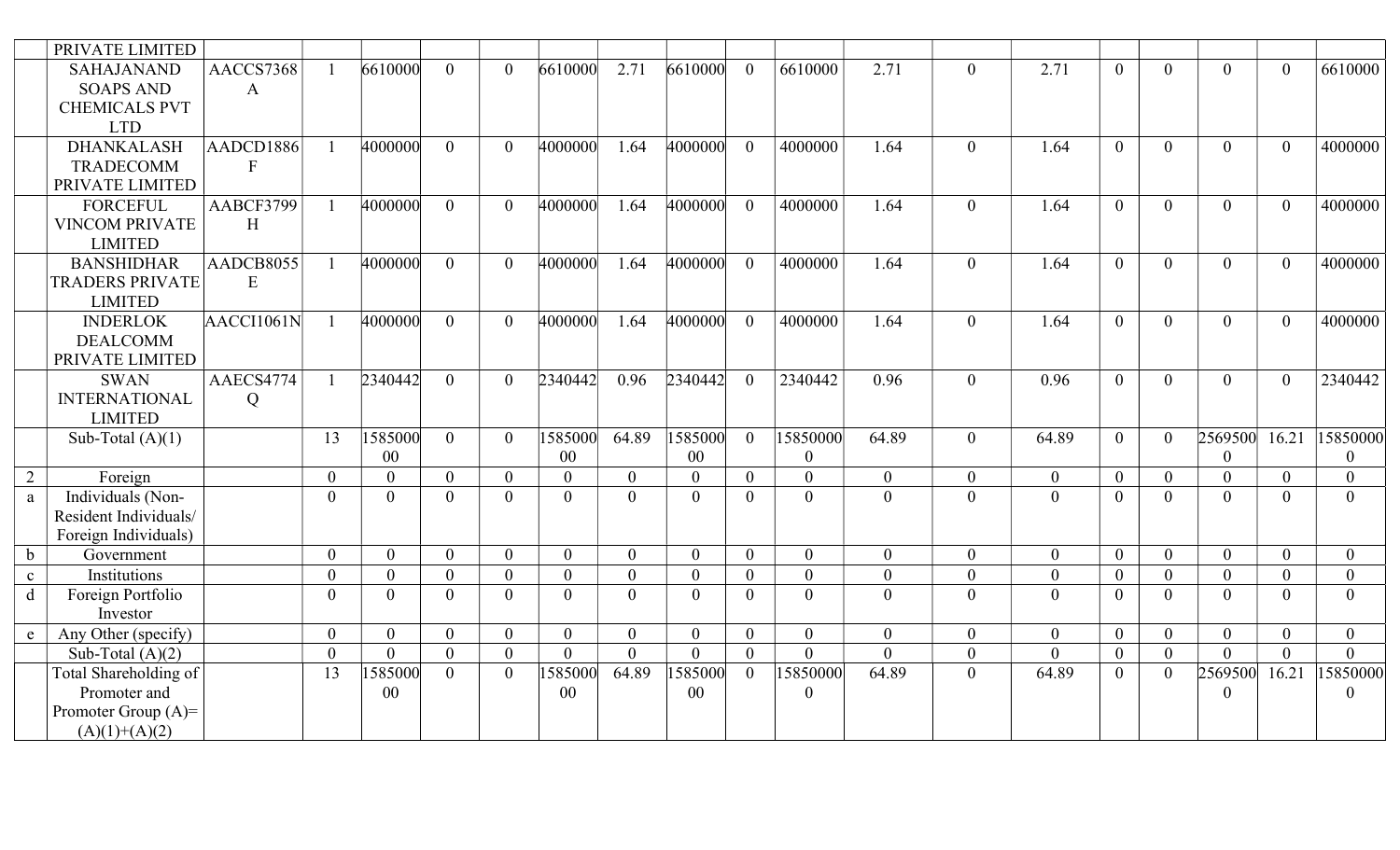|              | <b>Category &amp; Name</b><br>of the<br><b>Shareholders</b><br>(1) | PAN(II)                             | Nos.<br>of<br>shar<br>ehol<br>der<br>(III) | No. of fully<br>paid-up<br>equity<br>share s<br>held (IV) | Partly<br>paid-<br>up<br>equity<br>shares<br>held | Nos. of<br>shares<br>underlying<br>Depository<br><b>Receipts</b><br>(VI) | Total nos.<br>shares held<br>$VII =$<br>$IV+V+VI$ | Shareholding<br>% calculate d<br>as per SCRR,<br>1957<br>As a % of<br>$(A+B+C2)$ VIII |                |                            | Number of Voting Rights held in each class of<br>securities<br>(IX) |                                    | No. of<br><b>Shares</b><br><b>Underlyi</b><br>ng<br>Outstand<br>ing | Total<br>shareholding<br>, as a %<br>assuming<br>full<br>conversion |                | <b>Number of Locked in</b><br>shares (XII) |                        | <b>Number of Shares</b><br>pledged or otherwise<br>encumbered (XIII) | Number of<br>equity<br>shares held<br>in<br>dematerialize<br>d form (XIV) |
|--------------|--------------------------------------------------------------------|-------------------------------------|--------------------------------------------|-----------------------------------------------------------|---------------------------------------------------|--------------------------------------------------------------------------|---------------------------------------------------|---------------------------------------------------------------------------------------|----------------|----------------------------|---------------------------------------------------------------------|------------------------------------|---------------------------------------------------------------------|---------------------------------------------------------------------|----------------|--------------------------------------------|------------------------|----------------------------------------------------------------------|---------------------------------------------------------------------------|
|              |                                                                    |                                     |                                            |                                                           | (V)                                               |                                                                          |                                                   |                                                                                       |                | <b>No of Voting Rights</b> |                                                                     | Total as a<br>% of Total<br>Voting | converti<br>ble<br>securitie                                        | of<br>convertible<br>securities                                     | No. (a)        | As a<br>% of total<br>Shar es              | No.<br>(Not<br>applica | As a<br>% of total<br>share s                                        |                                                                           |
|              |                                                                    |                                     |                                            |                                                           |                                                   |                                                                          |                                                   |                                                                                       | Class X        | Class<br>Y                 | <b>Total</b>                                                        | rights                             | $\mathbf{s}$<br>(includin<br>g<br>Warrant<br>s) $(X)$               | (as a<br>percentage<br>of diluted<br>share<br>capital)<br>(XI)      |                | held (b)                                   | ble<br>(a)             | held (Not<br>applicable)<br>(b)                                      |                                                                           |
|              | Institutions                                                       |                                     | $\mathbf{0}$                               | $\overline{0}$                                            | $\overline{0}$                                    | $\overline{0}$                                                           | $\overline{0}$                                    | $\overline{0}$                                                                        | $\Omega$       | $\Omega$                   | $\overline{0}$                                                      | $\overline{0}$                     | $\overline{0}$                                                      | $\theta$                                                            | $\Omega$       | $\Omega$                                   |                        |                                                                      | $\overline{0}$                                                            |
| a            | Mutual<br>Funds/                                                   |                                     |                                            | 539                                                       | $\overline{0}$                                    | $\overline{0}$                                                           | 539                                               | $\overline{0}$                                                                        | 539            | $\Omega$                   | 539                                                                 | $\overline{0}$                     | $\theta$                                                            | $\theta$                                                            | $\theta$       | $\theta$                                   |                        |                                                                      | 539                                                                       |
| $\mathbf b$  | Venture<br>Capital Funds                                           |                                     | $\overline{0}$                             | $\Omega$                                                  | $\theta$                                          | $\Omega$                                                                 | $\theta$                                          | $\overline{0}$                                                                        | ∩              |                            | $\theta$                                                            | $\theta$                           | $\theta$                                                            | $\Omega$                                                            | $\Omega$       | $\Omega$                                   |                        |                                                                      | $\overline{0}$                                                            |
| $\mathbf{c}$ | Alternate<br>Investment<br>Funds                                   |                                     | $\overline{0}$                             | $\overline{0}$                                            | $\overline{0}$                                    | $\overline{0}$                                                           | $\overline{0}$                                    | $\overline{0}$                                                                        | $\overline{0}$ | $\overline{0}$             | $\overline{0}$                                                      | $\overline{0}$                     | $\overline{0}$                                                      | $\overline{0}$                                                      | $\overline{0}$ | $\overline{0}$                             |                        |                                                                      | $\overline{0}$                                                            |
| $\mathbf d$  | Foreign<br>Venture<br>Capital<br>Investors                         |                                     | $\overline{0}$                             | $\overline{0}$                                            | $\overline{0}$                                    | $\overline{0}$                                                           | $\overline{0}$                                    | $\overline{0}$                                                                        | $\overline{0}$ | $\theta$                   | $\overline{0}$                                                      | $\overline{0}$                     | $\overline{0}$                                                      | $\overline{0}$                                                      | $\overline{0}$ | $\overline{0}$                             |                        |                                                                      | $\overline{0}$                                                            |
| ${\bf e}$    | Foreign<br>Portfolio<br>Investors                                  |                                     |                                            | $9$  22004122                                             | $\overline{0}$                                    | $\overline{0}$                                                           | 22004122                                          | 9.01                                                                                  | 22004122       | $\Omega$                   | 22004122                                                            | 9.01                               | $\overline{0}$                                                      | 9.01                                                                | $\overline{0}$ | $\overline{0}$                             |                        |                                                                      | 22004122                                                                  |
|              | ARES<br><b>DIVERSIFIE</b><br>$\mathbf{D}$                          | $\overline{\text{AAHC}}$ A214<br>4B |                                            | $\sqrt{7761310}$                                          | $\overline{0}$                                    | $\overline{0}$                                                           | 7761310                                           | 3.18                                                                                  | 7761310        | $\theta$                   | 7761310                                                             | 3.18                               | $\overline{0}$                                                      | 3.18                                                                | $\overline{0}$ | $\overline{0}$                             |                        |                                                                      | 7761310                                                                   |
|              | <b>ALBULA</b><br><b>INVESTMEN</b><br><b>T FUND LTD</b>             | AAHCA359<br>7Q                      |                                            | 5005765                                                   | $\overline{0}$                                    | $\overline{0}$                                                           | 5005765                                           | 2.05                                                                                  | 5005765        | $\Omega$                   | 5005765                                                             | 2.05                               | $\overline{0}$                                                      | 2.05                                                                | $\theta$       | $\overline{0}$                             |                        |                                                                      | 5005765                                                                   |
|              | <b>HYPNOS</b><br><b>FUND</b><br>LIMITED                            | AACCH678<br>5N                      |                                            | 3487608                                                   | $\overline{0}$                                    | $\overline{0}$                                                           | 3487608                                           | 1.43                                                                                  | 3487608        |                            | 3487608                                                             | 1.43                               | $\overline{0}$                                                      | 1.43                                                                | $\overline{0}$ | $\overline{0}$                             |                        |                                                                      | 3487608                                                                   |
|              | <b>STRATEGY</b><br><b>FUND LTD</b>                                 | $EOS$ MULTI $ AA$ DCE068<br>6N      |                                            | 2905401                                                   | $\overline{0}$                                    | $\overline{0}$                                                           | 2905401                                           | 1.19                                                                                  | 2905401        |                            | 2905401                                                             | 1.19                               | $\bf{0}$                                                            | 1.19                                                                | $\overline{0}$ | $\overline{0}$                             |                        |                                                                      | 2905401                                                                   |
|              | DOVETAIL AAGCD079<br><b>INDIA</b>                                  |                                     |                                            | 2474000                                                   | $\overline{0}$                                    | $\overline{0}$                                                           | 2474000                                           | 1.01                                                                                  | 2474000        |                            | 2474000                                                             | 1.01                               | $\overline{0}$                                                      | 1.01                                                                | $\overline{0}$ | $\overline{0}$                             |                        |                                                                      | 2474000                                                                   |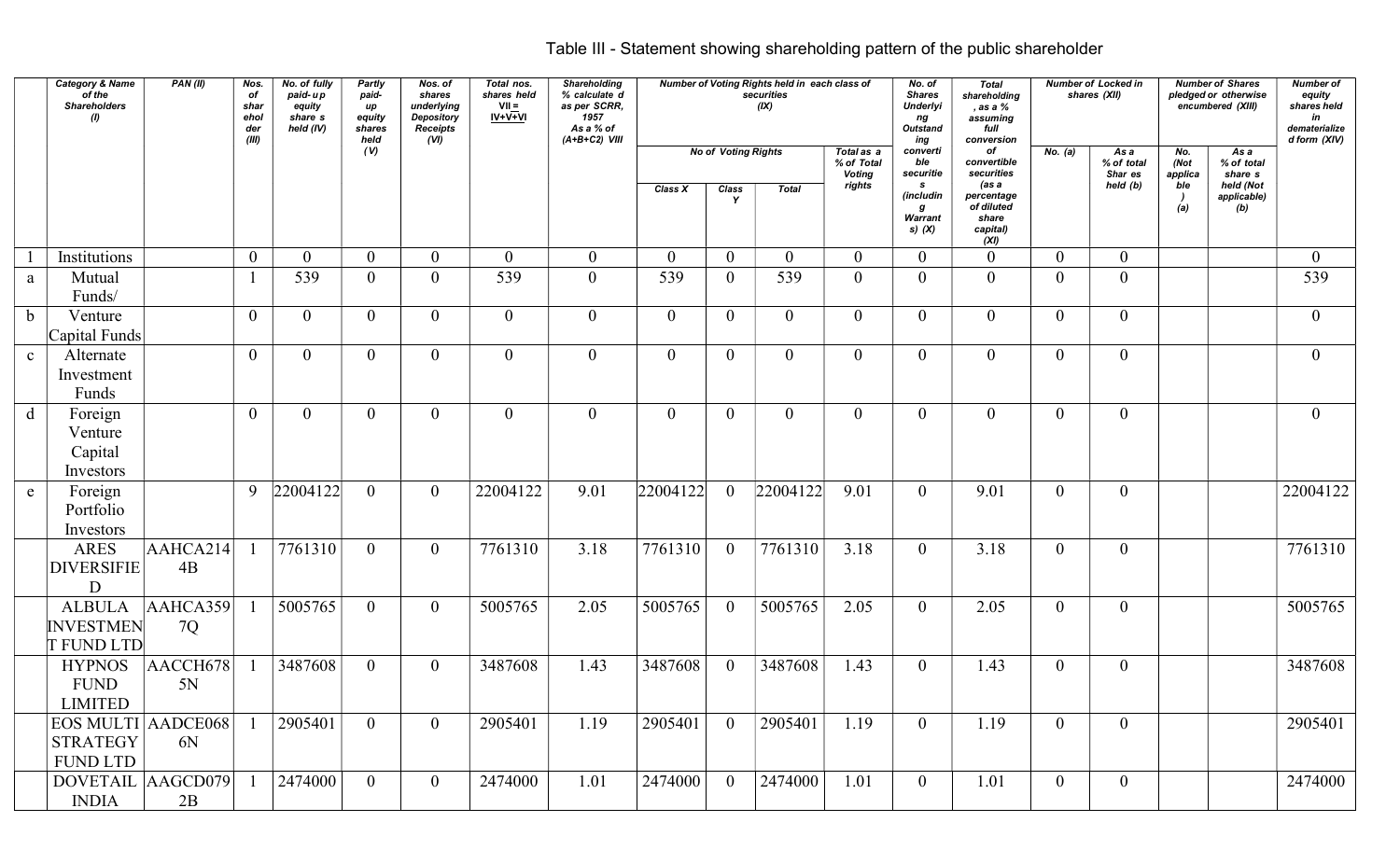|                | <b>FUND</b><br>CLASS <sub>5</sub> |          |                |                |                |                  |                  |                |                  |                |                |                |                  |                |                |                |                |
|----------------|-----------------------------------|----------|----------------|----------------|----------------|------------------|------------------|----------------|------------------|----------------|----------------|----------------|------------------|----------------|----------------|----------------|----------------|
|                | <b>SHARES</b>                     |          |                |                |                |                  |                  |                |                  |                |                |                |                  |                |                |                |                |
| $\mathbf{f}$   | Financial                         |          | $\tau$         | 106504         | $\overline{0}$ | $\overline{0}$   | 106504           | 0.04           | 106504           | $\overline{0}$ | 106504         | 0.04           | $\mathbf{0}$     | 0.04           | $\overline{0}$ | $\overline{0}$ | 6004           |
|                | Institutions/                     |          |                |                |                |                  |                  |                |                  |                |                |                |                  |                |                |                |                |
|                | <b>Banks</b>                      |          |                |                |                |                  |                  |                |                  |                |                |                |                  |                |                |                |                |
| g              | Insurance                         |          |                | 8110025        | $\overline{0}$ | $\overline{0}$   | 8110025          | 3.32           | 8110025          | $\overline{0}$ | 8110025        | 3.32           | $\overline{0}$   | 3.32           | $\overline{0}$ | $\overline{0}$ | 8110025        |
|                | Companies                         |          |                |                |                |                  |                  |                |                  |                |                |                |                  |                |                |                |                |
|                | <b>LIFE</b>                       | AAACL058 |                | 8110025        | $\overline{0}$ | $\overline{0}$   | 8110025          | 3.32           | 8110025          | $\overline{0}$ | 8110025        | 3.32           | $\mathbf{0}$     | 3.32           | $\mathbf{0}$   | $\overline{0}$ | 8110025        |
|                | <b>INSURANCE</b>                  | 2H       |                |                |                |                  |                  |                |                  |                |                |                |                  |                |                |                |                |
|                | CORPORATI<br>ON OF                |          |                |                |                |                  |                  |                |                  |                |                |                |                  |                |                |                |                |
|                | <b>INDIA</b>                      |          |                |                |                |                  |                  |                |                  |                |                |                |                  |                |                |                |                |
| h              | Provident                         |          | $\overline{0}$ | $\mathbf{0}$   | $\overline{0}$ | $\overline{0}$   | $\overline{0}$   | $\overline{0}$ | $\boldsymbol{0}$ | $\overline{0}$ | $\overline{0}$ | $\overline{0}$ | $\overline{0}$   | $\overline{0}$ | $\overline{0}$ | $\overline{0}$ | $\overline{0}$ |
|                | Funds/                            |          |                |                |                |                  |                  |                |                  |                |                |                |                  |                |                |                |                |
|                | Pension                           |          |                |                |                |                  |                  |                |                  |                |                |                |                  |                |                |                |                |
|                | Funds                             |          |                |                |                |                  |                  |                |                  |                |                |                |                  |                |                |                |                |
| $\mathbf{i}$   | Any Other                         |          | $\overline{0}$ | $\overline{0}$ | $\overline{0}$ | $\overline{0}$   | $\overline{0}$   | $\overline{0}$ | $\overline{0}$   | $\overline{0}$ | $\overline{0}$ | $\overline{0}$ | $\boldsymbol{0}$ | $\overline{0}$ | $\overline{0}$ | $\overline{0}$ | $\overline{0}$ |
|                | (specify)                         |          |                |                |                |                  |                  |                |                  |                |                |                |                  |                |                |                |                |
|                | Sub-Total                         |          | 18             | 30221190       | $\overline{0}$ | $\overline{0}$   | 30221190         | 12.37          | 30221190         | $\overline{0}$ | 30221190       | 12.37          | $\overline{0}$   | 12.37          | $\overline{0}$ | $\overline{0}$ | 30120690       |
|                | (B)(1)                            |          |                |                |                |                  |                  |                |                  |                |                |                |                  |                |                |                |                |
| $\overline{2}$ | Central                           |          | $\overline{0}$ | $\mathbf{0}$   | $\overline{0}$ | $\overline{0}$   | $\overline{0}$   | $\overline{0}$ | $\boldsymbol{0}$ | $\overline{0}$ | $\overline{0}$ | $\overline{0}$ | $\mathbf{0}$     | $\overline{0}$ | $\overline{0}$ | $\overline{0}$ | $\overline{0}$ |
|                | Government/                       |          |                |                |                |                  |                  |                |                  |                |                |                |                  |                |                |                |                |
|                | State                             |          |                |                |                |                  |                  |                |                  |                |                |                |                  |                |                |                |                |
|                | Government(s)<br>)/ President of  |          |                |                |                |                  |                  |                |                  |                |                |                |                  |                |                |                |                |
|                | India                             |          |                |                |                |                  |                  |                |                  |                |                |                |                  |                |                |                |                |
|                | Sub-Total                         |          | $\overline{0}$ | $\mathbf{0}$   | $\overline{0}$ | $\mathbf{0}$     | $\boldsymbol{0}$ | $\mathbf{0}$   | $\boldsymbol{0}$ | $\overline{0}$ | $\overline{0}$ | $\overline{0}$ | $\mathbf{0}$     | $\mathbf{0}$   | $\overline{0}$ | $\overline{0}$ | $\overline{0}$ |
|                | (B)(2)                            |          |                |                |                |                  |                  |                |                  |                |                |                |                  |                |                |                |                |
| $\mathfrak{Z}$ | Non-                              |          | $\overline{0}$ | $\overline{0}$ | $\overline{0}$ | $\overline{0}$   | $\overline{0}$   | $\overline{0}$ | $\boldsymbol{0}$ | $\overline{0}$ | $\overline{0}$ | $\overline{0}$ | $\overline{0}$   | $\overline{0}$ | $\mathbf{0}$   | $\overline{0}$ | $\overline{0}$ |
|                | institutions                      |          |                |                |                |                  |                  |                |                  |                |                |                |                  |                |                |                |                |
| a              | Individuals -                     |          |                | 1098 5388682   | $\overline{0}$ | $\boldsymbol{0}$ | 5388682          | 2.2            | 5388682          | $\overline{0}$ | 5388682        | 2.2            | $\boldsymbol{0}$ | 2.2            | 29000          | 0.54           | 4669982        |
|                |                                   |          | $\overline{7}$ |                |                |                  |                  |                |                  |                |                |                |                  |                |                |                |                |
| $\mathbf{1}$   | Individual                        |          |                | 1098 5060482   | $\overline{0}$ | $\overline{0}$   | 5060482          | 2.07           | 5060482          | $\overline{0}$ | 5060482        | 2.07           | $\overline{0}$   | 2.07           | 29000          | 0.57           | 4341782        |
|                | shareholders                      |          | 6              |                |                |                  |                  |                |                  |                |                |                |                  |                |                |                |                |
|                | holding<br>nominal share          |          |                |                |                |                  |                  |                |                  |                |                |                |                  |                |                |                |                |
|                | capital up to                     |          |                |                |                |                  |                  |                |                  |                |                |                |                  |                |                |                |                |
|                |                                   |          |                |                |                |                  |                  |                |                  |                |                |                |                  |                |                |                |                |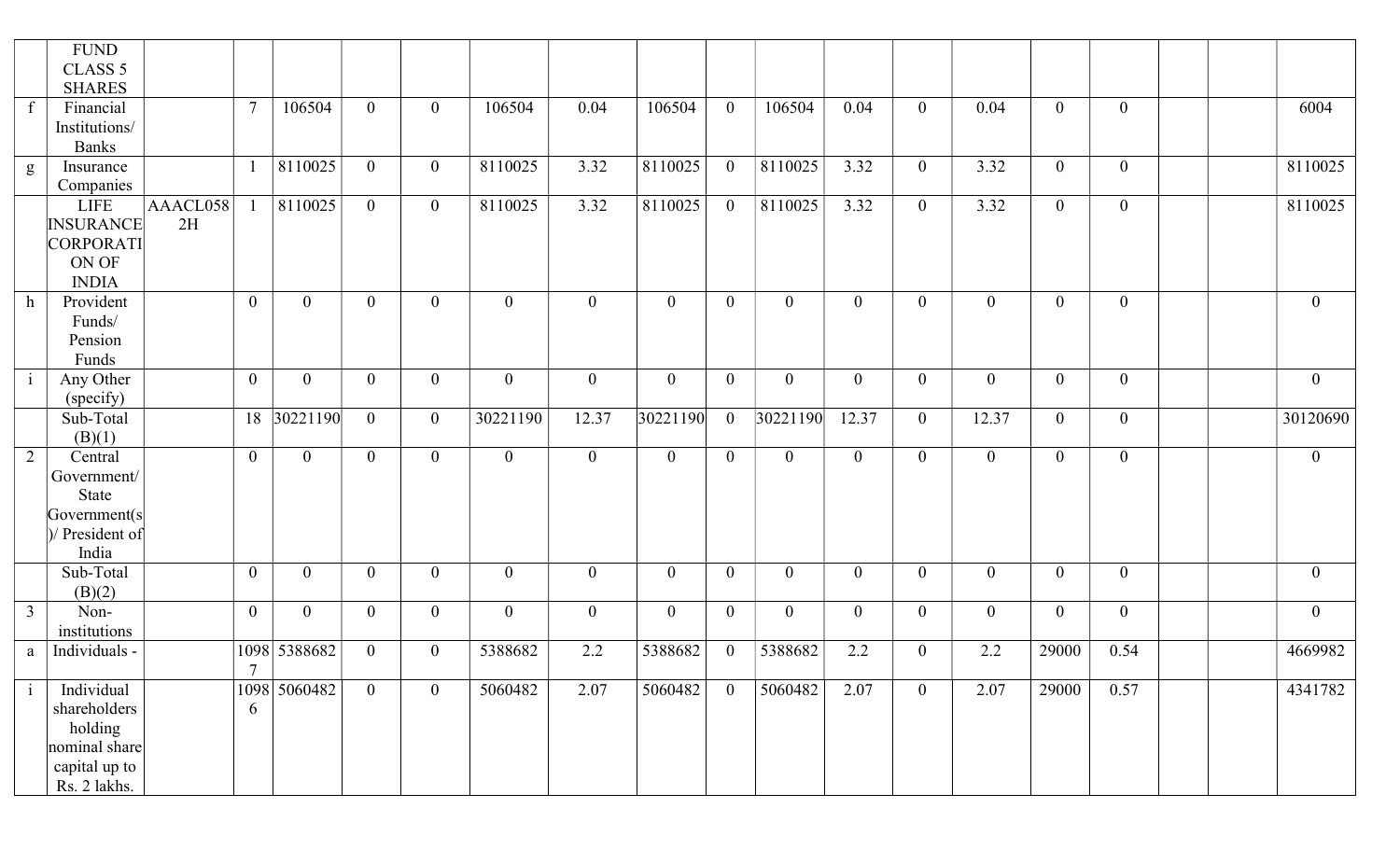| ii          | Individual<br>shareholders<br>holding |          |                | 328200         | $\overline{0}$ | $\mathbf{0}$     | 328200         | 0.13           | 328200           |                  | 328200         | 0.13           | $\overline{0}$   | 0.13             | $\overline{0}$   | $\mathbf{0}$     | 328200         |
|-------------|---------------------------------------|----------|----------------|----------------|----------------|------------------|----------------|----------------|------------------|------------------|----------------|----------------|------------------|------------------|------------------|------------------|----------------|
|             | nominal share                         |          |                |                |                |                  |                |                |                  |                  |                |                |                  |                  |                  |                  |                |
|             | capital in                            |          |                |                |                |                  |                |                |                  |                  |                |                |                  |                  |                  |                  |                |
|             | excess of Rs.                         |          |                |                |                |                  |                |                |                  |                  |                |                |                  |                  |                  |                  |                |
|             | 2 lakhs.                              |          |                |                |                |                  |                |                |                  |                  |                |                |                  |                  |                  |                  |                |
| $\mathbf b$ | <b>NBFCs</b>                          |          | $\mathbf{1}$   | 1200           | $\overline{0}$ | $\overline{0}$   | 1200           | $\overline{0}$ | 1200             | $\overline{0}$   | 1200           | $\overline{0}$ | $\overline{0}$   | $\mathbf{0}$     | $\overline{0}$   | $\overline{0}$   | 1200           |
|             | registered                            |          |                |                |                |                  |                |                |                  |                  |                |                |                  |                  |                  |                  |                |
|             | with RBI                              |          |                |                |                |                  |                |                |                  |                  |                |                |                  |                  |                  |                  |                |
| $\mathbf c$ | Employee                              |          | $\overline{0}$ | $\mathbf{0}$   | $\theta$       | $\overline{0}$   | $\overline{0}$ | $\mathbf{0}$   | $\boldsymbol{0}$ | 0                | $\overline{0}$ | $\overline{0}$ | $\overline{0}$   | $\overline{0}$   | $\boldsymbol{0}$ | $\overline{0}$   | $\overline{0}$ |
|             | <b>Trusts</b>                         |          | $\overline{0}$ | $\overline{0}$ | $\theta$       | $\overline{0}$   | $\overline{0}$ |                |                  | $\theta$         |                | $\overline{0}$ |                  |                  |                  | $\overline{0}$   |                |
| d           | Overseas<br>Depositories              |          |                |                |                |                  |                | $\overline{0}$ | $\boldsymbol{0}$ |                  | $\overline{0}$ |                | $\overline{0}$   | $\boldsymbol{0}$ | $\mathbf{0}$     |                  | $\overline{0}$ |
|             | (holding DRs)                         |          |                |                |                |                  |                |                |                  |                  |                |                |                  |                  |                  |                  |                |
|             | (balancing                            |          |                |                |                |                  |                |                |                  |                  |                |                |                  |                  |                  |                  |                |
|             | figure)                               |          |                |                |                |                  |                |                |                  |                  |                |                |                  |                  |                  |                  |                |
| $\mathbf e$ | Any Other                             |          |                | 483 50145928   | $\overline{0}$ | $\mathbf{0}$     | 50145928       | 20.53          | 50145928         | $\theta$         | 50145928       | 20.53          | $\overline{0}$   | 20.53            | $\mathbf{0}$     | $\overline{0}$   | 50049128       |
|             | (specify)                             |          |                |                |                |                  |                |                |                  |                  |                |                |                  |                  |                  |                  |                |
|             | <b>Bodies</b>                         |          | 83             | 24915851       | $\overline{0}$ | $\overline{0}$   | 24915851       | 10.2           | 24915851         | $\overline{0}$   | 24915851       | 10.2           | $\overline{0}$   | 10.2             | $\overline{0}$   | $\overline{0}$   | 24875551       |
|             | Corporate                             |          |                |                |                |                  |                |                |                  |                  |                |                |                  |                  |                  |                  |                |
|             | <b>KASTURI</b>                        | AADCK702 |                | 10226083       | $\overline{0}$ | $\overline{0}$   | 10226083       | 4.19           | 10226083         | $\theta$         | 10226083       | 4.19           | $\overline{0}$   | 4.19             | $\overline{0}$   | $\overline{0}$   | 10226083       |
|             | <b>VINTRADE</b>                       | 2Q       |                |                |                |                  |                |                |                  |                  |                |                |                  |                  |                  |                  |                |
|             | <b>PRIVATE</b>                        |          |                |                |                |                  |                |                |                  |                  |                |                |                  |                  |                  |                  |                |
|             | <b>LIMITED</b>                        |          |                |                |                |                  |                |                |                  |                  |                |                |                  |                  |                  |                  |                |
|             | TIRUPATI                              | AAACT316 |                | 7695000        | $\overline{0}$ | $\overline{0}$   | 7695000        | 3.15           | 7695000          | $\theta$         | 7695000        | 3.15           | $\overline{0}$   | 3.15             | $\overline{0}$   | $\overline{0}$   | 7695000        |
|             | <b>AGENCIES</b>                       | 9Q       |                |                |                |                  |                |                |                  |                  |                |                |                  |                  |                  |                  |                |
|             | <b>PRIVATE</b>                        |          |                |                |                |                  |                |                |                  |                  |                |                |                  |                  |                  |                  |                |
|             | <b>LIMITED</b>                        |          |                |                |                |                  |                |                |                  |                  |                |                |                  |                  |                  |                  |                |
|             | <b>NEEDFUL</b>                        | AADCN528 |                | 4171223        | $\overline{0}$ | $\overline{0}$   | 4171223        | 1.71           | 4171223          | $\overline{0}$   | 4171223        | 1.71           | $\overline{0}$   | 1.71             | $\mathbf{0}$     | $\overline{0}$   | 4171223        |
|             | <b>DEALCOM</b>                        | 2H       |                |                |                |                  |                |                |                  |                  |                |                |                  |                  |                  |                  |                |
|             | <b>M PRIVATE</b>                      |          |                |                |                |                  |                |                |                  |                  |                |                |                  |                  |                  |                  |                |
|             | <b>LIMITED</b>                        |          |                |                |                |                  |                |                |                  |                  |                |                |                  |                  |                  |                  |                |
|             | Clearing<br>Members                   |          | 60             | 246986         | $\overline{0}$ | $\overline{0}$   | 246986         | 0.1            | 246986           | $\overline{0}$   | 246986         | 0.1            | $\mathbf{0}$     | 0.1              | $\mathbf{0}$     | $\boldsymbol{0}$ | 246986         |
|             | <b>HUF</b>                            |          | 207            | 394436         | $\overline{0}$ | $\overline{0}$   | 394436         | 0.16           | 394436           | $\overline{0}$   | 394436         | 0.16           | $\overline{0}$   | 0.16             | $\boldsymbol{0}$ | $\overline{0}$   | 394436         |
|             | <b>IEPF</b>                           |          |                | 668082         | $\overline{0}$ | $\boldsymbol{0}$ | 668082         | 0.27           | 668082           | $\boldsymbol{0}$ | 668082         | 0.27           | $\boldsymbol{0}$ | 0.27             | $\boldsymbol{0}$ | $\boldsymbol{0}$ | 668082         |
|             | <b>LLP</b>                            |          | 6              | 499871         | $\overline{0}$ | $\overline{0}$   | 499871         | 0.2            | 499871           | $\overline{0}$   | 499871         | 0.2            | $\boldsymbol{0}$ | 0.2              | $\overline{0}$   | $\boldsymbol{0}$ | 499871         |
|             | Non-Resident                          |          | 121            | 287002         | $\overline{0}$ | $\overline{0}$   | 287002         | 0.12           | 287002           | $\overline{0}$   | 287002         | 0.12           | $\boldsymbol{0}$ | 0.12             | $\boldsymbol{0}$ | $\boldsymbol{0}$ | 287002         |
|             |                                       |          |                |                |                |                  |                |                |                  |                  |                |                |                  |                  |                  |                  |                |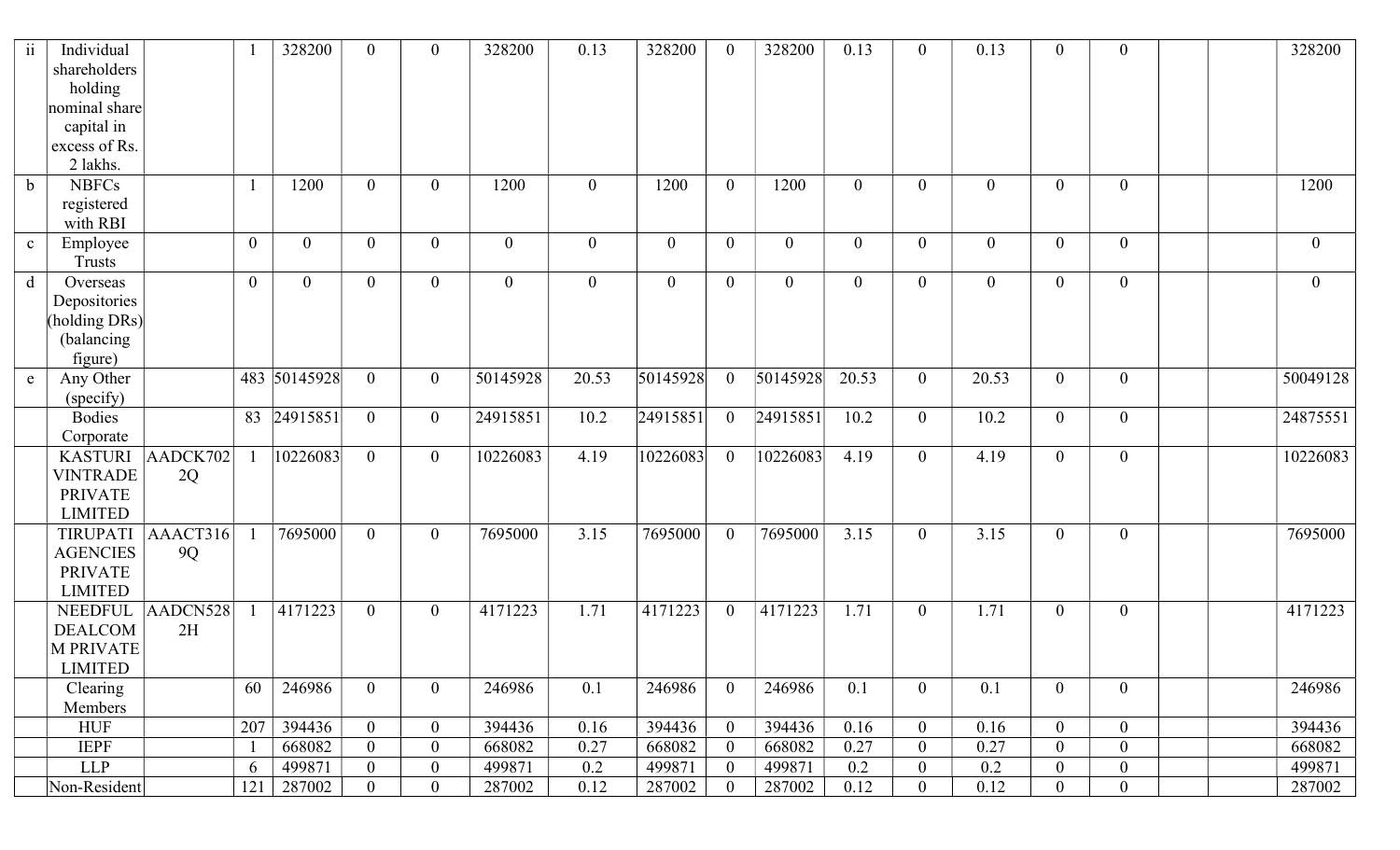| Indian (NRI)        |    |   |               |                |                  |          |              |          |                |          |          |                |                  |                  |                |                |
|---------------------|----|---|---------------|----------------|------------------|----------|--------------|----------|----------------|----------|----------|----------------|------------------|------------------|----------------|----------------|
| Overseas            |    |   | 23077000      | $\overline{0}$ | $\overline{0}$   | 23077000 | 9.45         | 23077000 | 0              | 23077000 | 9.45     | $\theta$       | 9.45             | $\overline{0}$   | $\theta$       | 23077000       |
| Corporate           |    |   |               |                |                  |          |              |          |                |          |          |                |                  |                  |                |                |
| <b>Bodies</b>       |    |   |               |                |                  |          |              |          |                |          |          |                |                  |                  |                |                |
| 2I CAPITAL AAACZ271 |    |   | 23077000      | $\Omega$       | $\boldsymbol{0}$ | 23077000 | 9.45         | 23077000 |                | 23077000 | 9.45     | $\theta$       | 9.45             | $\boldsymbol{0}$ | $\overline{0}$ | 23077000       |
| PCC                 | 8B |   |               |                |                  |          |              |          |                |          |          |                |                  |                  |                |                |
| Trusts              |    |   | 1900          | $\overline{0}$ | $\overline{0}$   | 1900     | $\mathbf{0}$ | 1900     | $\overline{0}$ | 1900     | $\Omega$ | $\theta$       | $\boldsymbol{0}$ | $\boldsymbol{0}$ | $\overline{0}$ | 200            |
| Unclaimed or        |    |   | 54800         | $\overline{0}$ | $\theta$         | 54800    | 0.02         | 54800    | $\overline{0}$ | 54800    | 0.02     | $\overline{0}$ | 0.02             | $\overline{0}$   | $\overline{0}$ | $\overline{0}$ |
| Suspense or         |    |   |               |                |                  |          |              |          |                |          |          |                |                  |                  |                |                |
| Escrow              |    |   |               |                |                  |          |              |          |                |          |          |                |                  |                  |                |                |
| Account             |    |   |               |                |                  |          |              |          |                |          |          |                |                  |                  |                |                |
| Sub-Total           |    |   | 1147 55535810 | $\overline{0}$ | $\boldsymbol{0}$ | 55535810 | 22.74        | 55535810 | $\overline{0}$ | 55535810 | 22.74    | $\overline{0}$ | 22.74            | 29000            | 0.05           | 54720310       |
| (B)(3)              |    |   |               |                |                  |          |              |          |                |          |          |                |                  |                  |                |                |
| Total Public        |    |   | 1148 85757000 | $\overline{0}$ | $\boldsymbol{0}$ | 85757000 | 35.11        | 85757000 | 0              | 85757000 | 35.11    | $\overline{0}$ | 35.11            | 29000            | 0.03           | 84841000       |
| Shareholding        |    | Q |               |                |                  |          |              |          |                |          |          |                |                  |                  |                |                |
| $(B)=$              |    |   |               |                |                  |          |              |          |                |          |          |                |                  |                  |                |                |
| $  (B)(1)+(B)(2) $  |    |   |               |                |                  |          |              |          |                |          |          |                |                  |                  |                |                |
| $+(B)(3)$           |    |   |               |                |                  |          |              |          |                |          |          |                |                  |                  |                |                |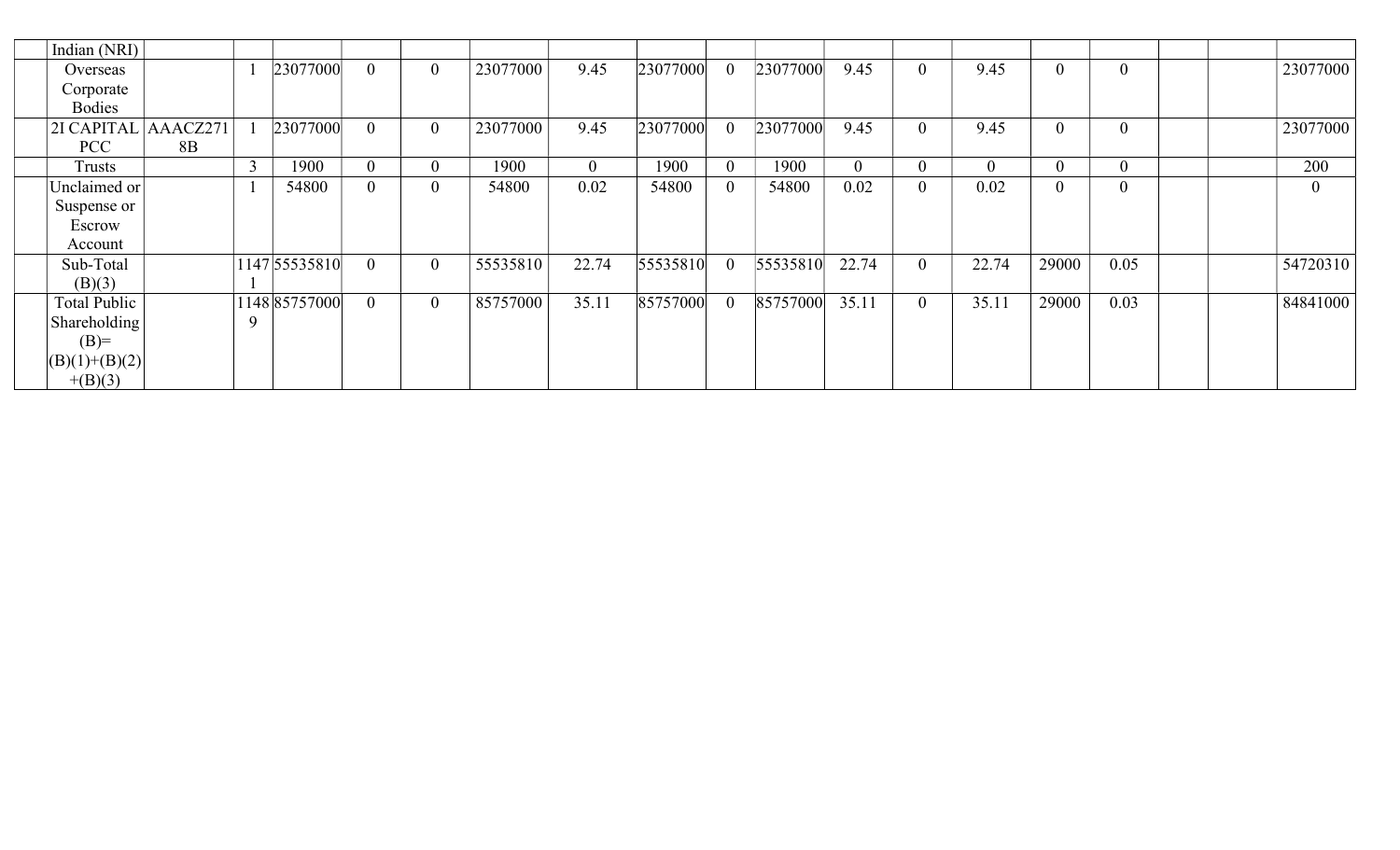| Table IV - Statement showing shareholding pattern of the Non-Promoter- Non-Public shareholder |  |
|-----------------------------------------------------------------------------------------------|--|
|-----------------------------------------------------------------------------------------------|--|

|   | <b>Category &amp; Name</b><br>of the<br><b>Shareholders</b><br>$\omega$ | <b>PAN</b><br>(II) | No. of<br>sharehold<br>er<br>(III) | No. of<br>fully<br>paid<br>up<br>equity<br>share | Partly<br>paid-up<br>equity<br>shares<br>held<br>(V) | Nos. of<br>shares<br>underlying<br><b>Depository</b><br>Receipts<br>(VI) | Total no.<br>shares<br>held<br>$\frac{\text{(VII =}\n}{\text{IV+V+VI}}$ | Shareholdin<br>g %<br>calculate<br>d as per<br>SCRR,<br>1957 |              | Number of Voting Rights held in<br>each class of securities<br>(IX) |                |                                           | No. of<br><b>Shares</b><br><b>Underlying</b><br><b>Outstanding</b><br>convertible<br>securities | <b>Total</b><br>shareholding<br>, as a %<br>assuming<br>full<br>conversion |                | <b>Number of</b><br><b>Locked in</b><br>shares<br>(XII) |                          | <b>Number of</b><br><b>Shares</b><br>pledged or<br>otherwise<br>encumbered<br>(XIII) | <b>Number of</b><br>equity<br>shares held<br>in<br>dematerializ<br>ed form |
|---|-------------------------------------------------------------------------|--------------------|------------------------------------|--------------------------------------------------|------------------------------------------------------|--------------------------------------------------------------------------|-------------------------------------------------------------------------|--------------------------------------------------------------|--------------|---------------------------------------------------------------------|----------------|-------------------------------------------|-------------------------------------------------------------------------------------------------|----------------------------------------------------------------------------|----------------|---------------------------------------------------------|--------------------------|--------------------------------------------------------------------------------------|----------------------------------------------------------------------------|
|   |                                                                         |                    |                                    | s held<br>(IV)                                   |                                                      |                                                                          |                                                                         | As a % of<br>$(A+B+C2)$<br>(VIII)                            |              | <b>No of Voting Rights</b>                                          |                | Total as a<br>% of Total<br><b>Voting</b> | (Including<br><b>Warrants)</b><br>(X)                                                           | оf<br>convertible<br>securities (                                          | No.            | As a<br>$%$ of<br>total                                 | No.<br>(Not<br>applicabl | As a<br>% of total<br>share s                                                        | (XIV)<br>(Not<br>Applicable)                                               |
|   |                                                                         |                    |                                    |                                                  |                                                      |                                                                          |                                                                         |                                                              | Class X      | Class Y                                                             | Tot<br>al      | rights                                    |                                                                                                 | as a<br>percentage<br>of diluted<br>share<br>capital)<br>(XI)              |                | Shar es<br>held                                         |                          | held (Not<br>applicable)                                                             |                                                                            |
|   | Custodian/DR Holder                                                     |                    | $\theta$                           | $\overline{0}$                                   | $\theta$                                             | 0                                                                        | $\theta$                                                                |                                                              | $\mathbf{0}$ |                                                                     | $\overline{0}$ | $\theta$                                  | $\overline{0}$                                                                                  |                                                                            | $\overline{0}$ | 0                                                       |                          |                                                                                      | $\theta$                                                                   |
| 2 | <b>Employee Benefit</b>                                                 |                    | $\theta$                           | $\theta$                                         | $\mathbf{0}$                                         | 0                                                                        | $\theta$                                                                | $\mathbf{0}$                                                 | $\mathbf{0}$ |                                                                     | $\overline{0}$ | $\overline{0}$                            | $\overline{0}$                                                                                  | $\overline{0}$                                                             | $\overline{0}$ | 0                                                       |                          |                                                                                      |                                                                            |
|   | Trust (under SEBI                                                       |                    |                                    |                                                  |                                                      |                                                                          |                                                                         |                                                              |              |                                                                     |                |                                           |                                                                                                 |                                                                            |                |                                                         |                          |                                                                                      |                                                                            |
|   | (Share based)                                                           |                    |                                    |                                                  |                                                      |                                                                          |                                                                         |                                                              |              |                                                                     |                |                                           |                                                                                                 |                                                                            |                |                                                         |                          |                                                                                      |                                                                            |
|   | Employee Benefit)                                                       |                    |                                    |                                                  |                                                      |                                                                          |                                                                         |                                                              |              |                                                                     |                |                                           |                                                                                                 |                                                                            |                |                                                         |                          |                                                                                      |                                                                            |
|   | Regulations, 2014)                                                      |                    |                                    |                                                  |                                                      |                                                                          |                                                                         |                                                              |              |                                                                     |                |                                           |                                                                                                 |                                                                            |                |                                                         |                          |                                                                                      |                                                                            |
|   | <b>Total Non-Promoter-</b>                                              |                    | $\theta$                           | $\theta$                                         | $\overline{0}$                                       | $\theta$                                                                 | $\theta$                                                                |                                                              | $\mathbf{0}$ |                                                                     | $\overline{0}$ | $\overline{0}$                            | $\overline{0}$                                                                                  |                                                                            | $\overline{0}$ | 0                                                       |                          |                                                                                      | $\theta$                                                                   |
|   | Non Public                                                              |                    |                                    |                                                  |                                                      |                                                                          |                                                                         |                                                              |              |                                                                     |                |                                           |                                                                                                 |                                                                            |                |                                                         |                          |                                                                                      |                                                                            |
|   | Shareholding $(C)=$                                                     |                    |                                    |                                                  |                                                      |                                                                          |                                                                         |                                                              |              |                                                                     |                |                                           |                                                                                                 |                                                                            |                |                                                         |                          |                                                                                      |                                                                            |
|   | $(C)(1)+(C)(2)$                                                         |                    |                                    |                                                  |                                                      |                                                                          |                                                                         |                                                              |              |                                                                     |                |                                           |                                                                                                 |                                                                            |                |                                                         |                          |                                                                                      |                                                                            |